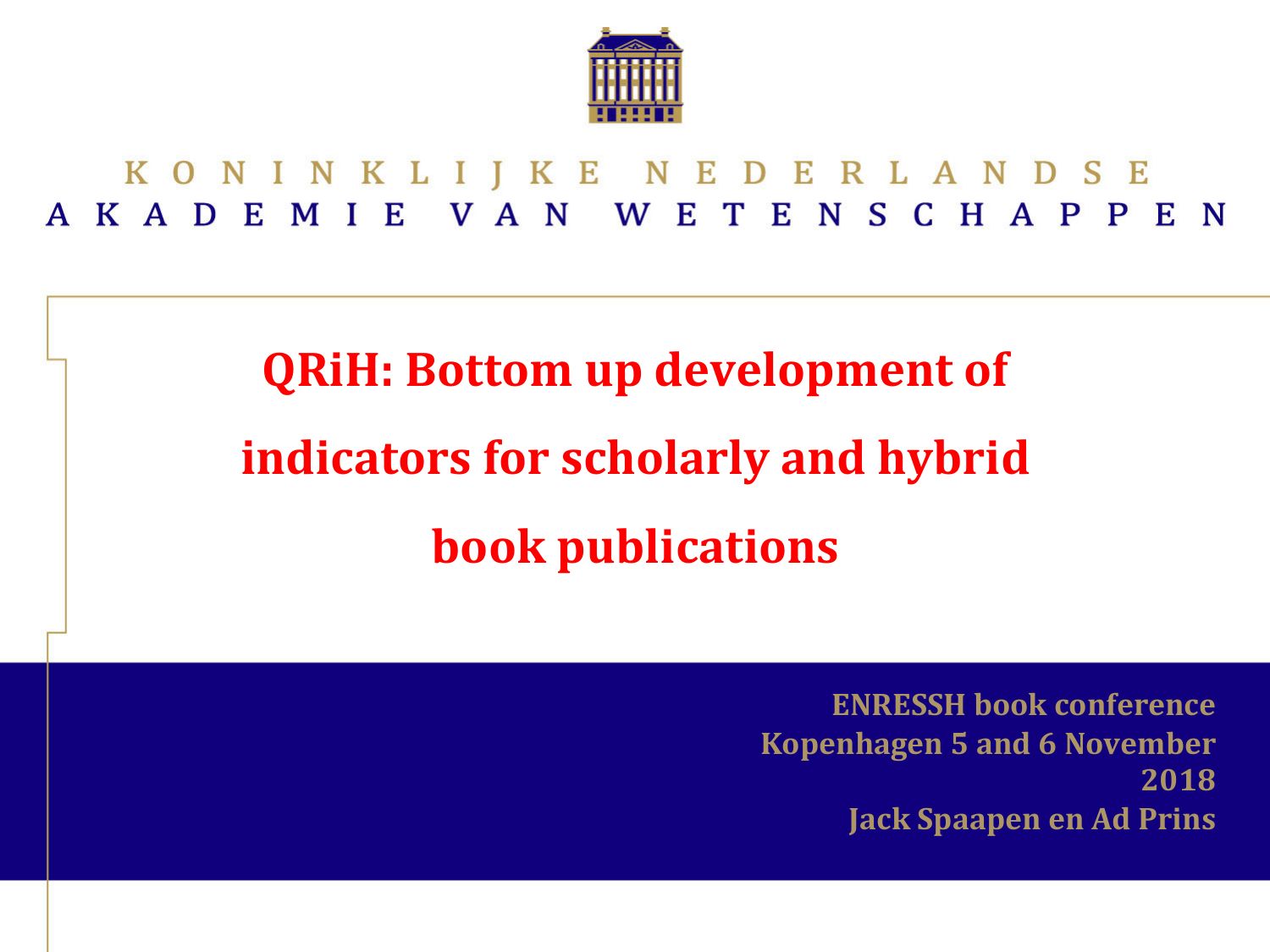

#### **ARCHITECTURE OF SEP III: 2015-2021**

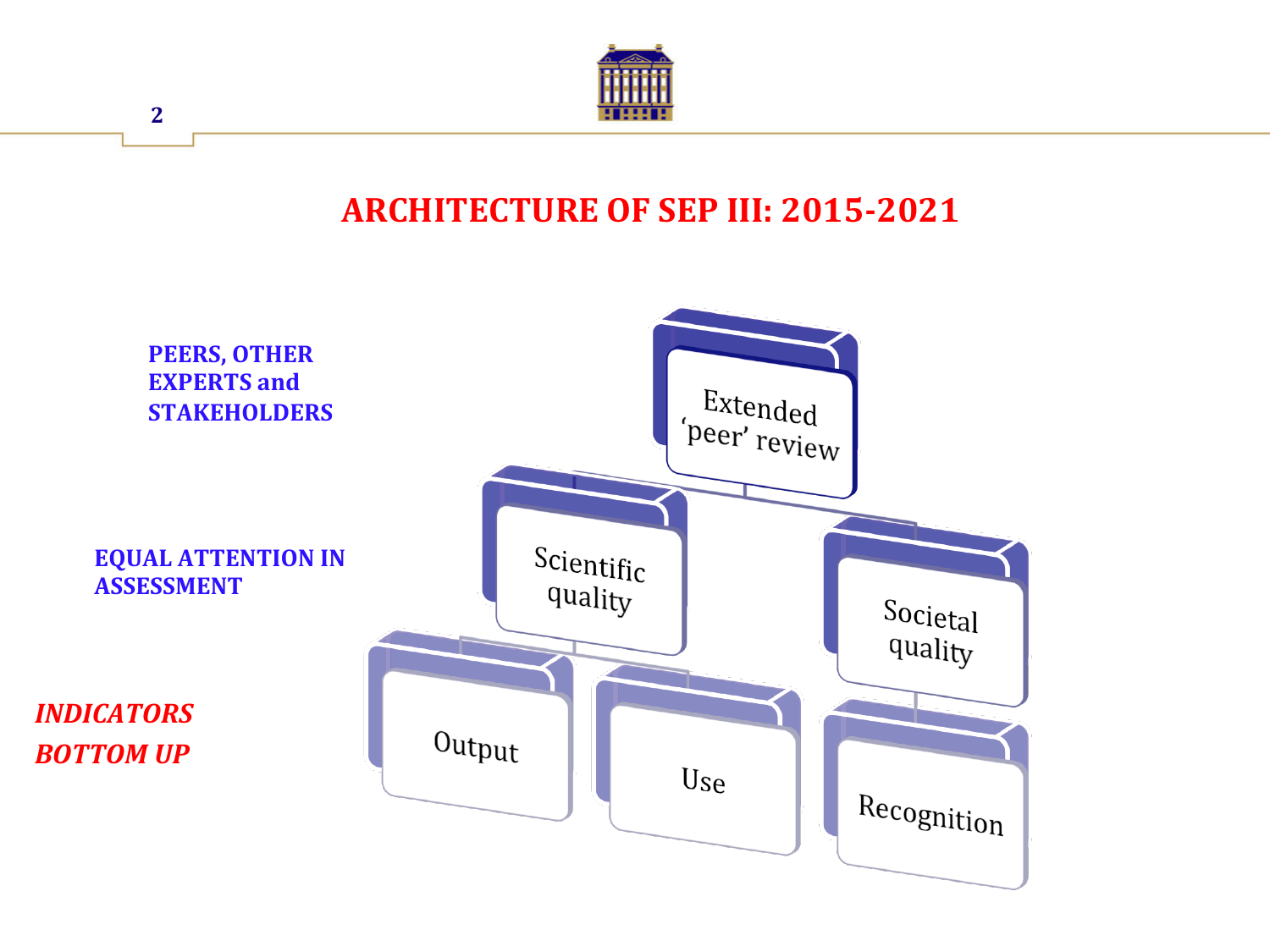

#### **SEP INDICATORS: ROBUST EVIDENCE FOR NARRATIVE COMBINATION OF SCIENTIFIC AND SOCIETAL GOALS**

|                       |                                      | <b>Quality domains</b>                                 |                                                          |  |
|-----------------------|--------------------------------------|--------------------------------------------------------|----------------------------------------------------------|--|
|                       |                                      | <b>Research quality</b>                                | <b>Relevance to society</b>                              |  |
| Assessment dimensions | <b>Demonstrable products</b>         | 1 <sub>1</sub><br>Research products for<br>peers       | 4. Research products for<br>societal target groups       |  |
|                       | Demonstrable use of<br>products      | 2 <sub>1</sub><br>Use of research<br>products by peers | 5. Use of research products<br>by societal target groups |  |
|                       | Demonstrable marks of<br>recognition | 3 <sub>1</sub><br>Marks of recognition<br>from peers   | 6. Marks of recognition by<br>societal target groups     |  |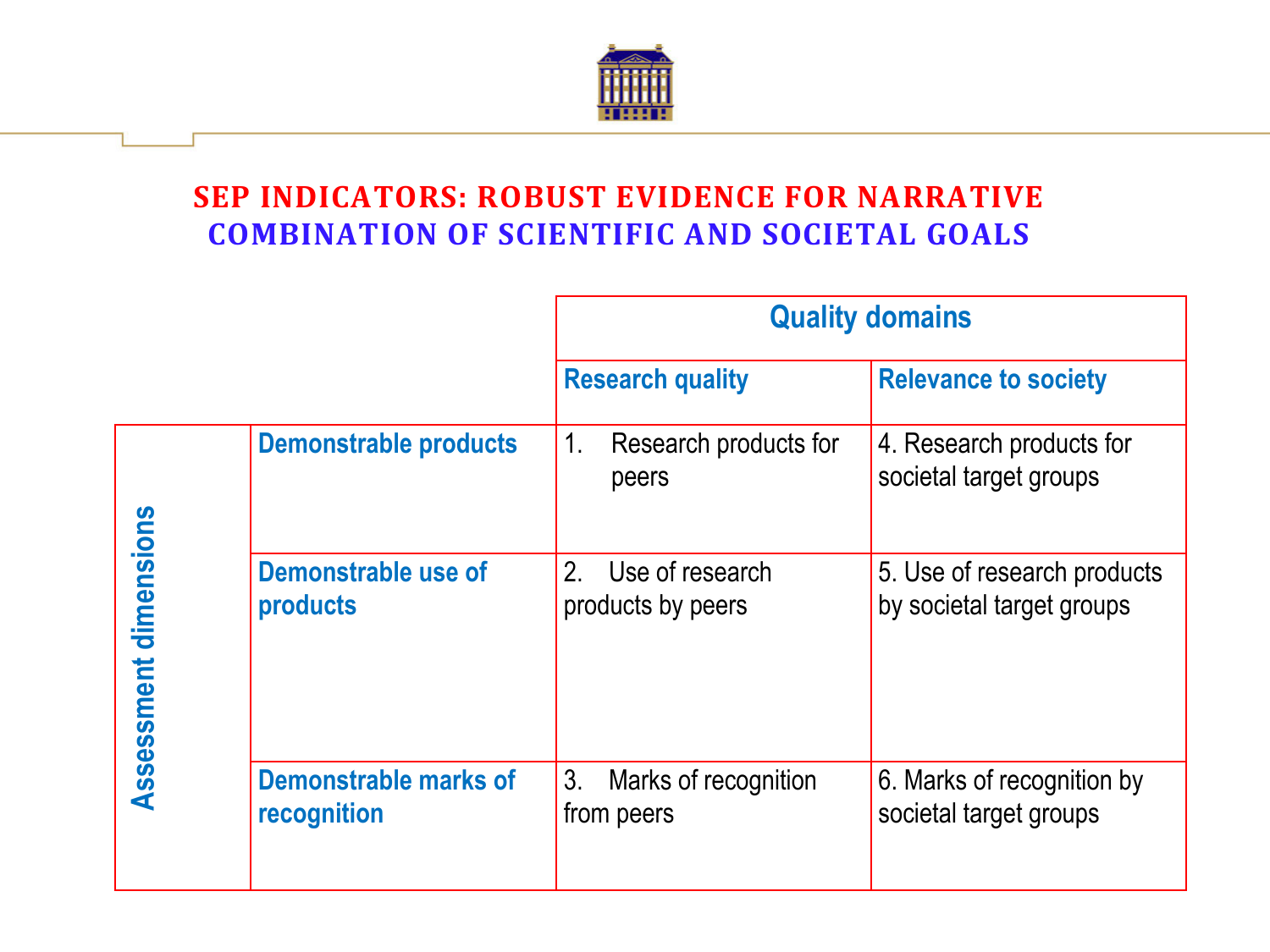

#### **HUMANITIES PROJECT: QRIH DEVELOP INDICATORS WITH COMMUNITY ['POLDER MODEL']**

#### **Main Goal: adequate guideline for use of SEP by humanities: evidence based narrative**

- Analysis of production and communication patterns; use of journals and publishers; use of databases; language issues; stakeholder analysis, ...
- Involvement of the community: faculties, research schools, panels
- Domain panels provide information about variegated output, the use of publication channels (journals, publishers, other), interaction with stakeholders, suggestions for indicators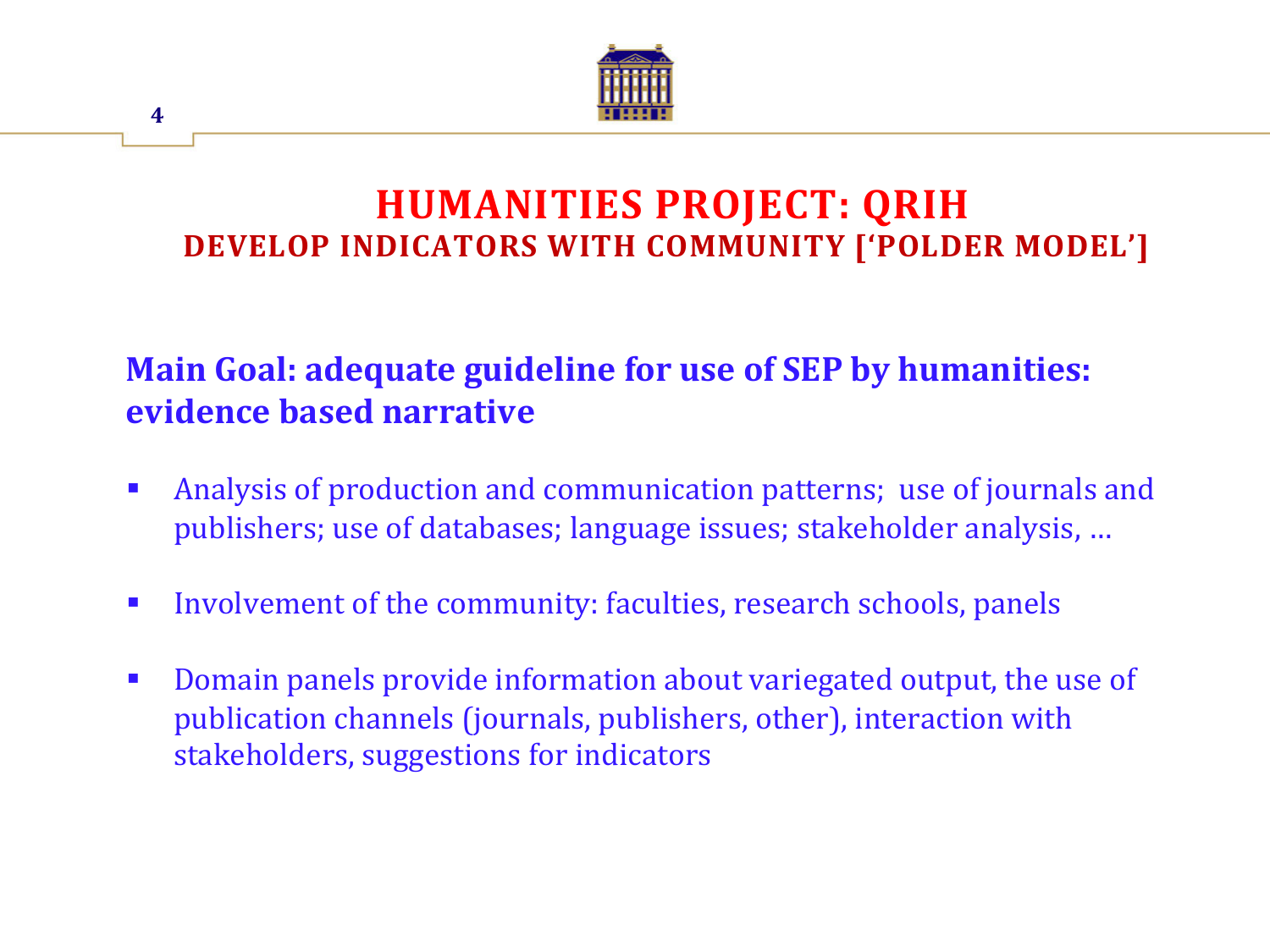

#### **ORGANISATION OF HUMANITIES PROJECT QRIH**

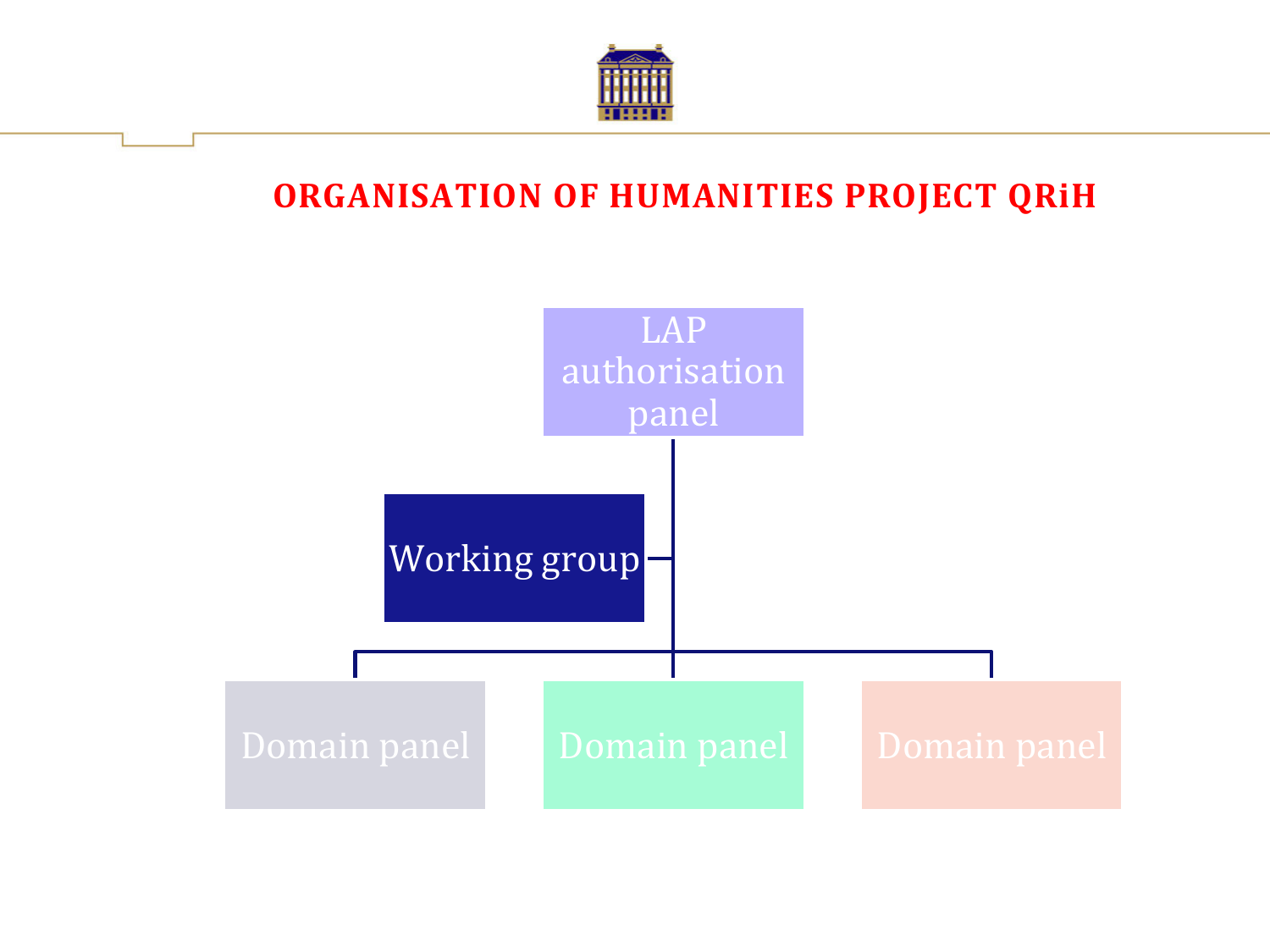

#### **ENGAGEMENT OF COMMUNITY VIA RESEARCH SCHOOLS**

**Archeology Cultural History Digital Humanities Philosophy Linguistics Medieval Studies Cultural Studies Islam Studies Gender studies Theology and Religious Study Economic and Social History Classical Studies Political History Art History Literary Studies Media studies Science, Technology and Innovation Studies**

# *Domain panels*

- Journal lists,
- Publishers
- Indicators, supporting evidence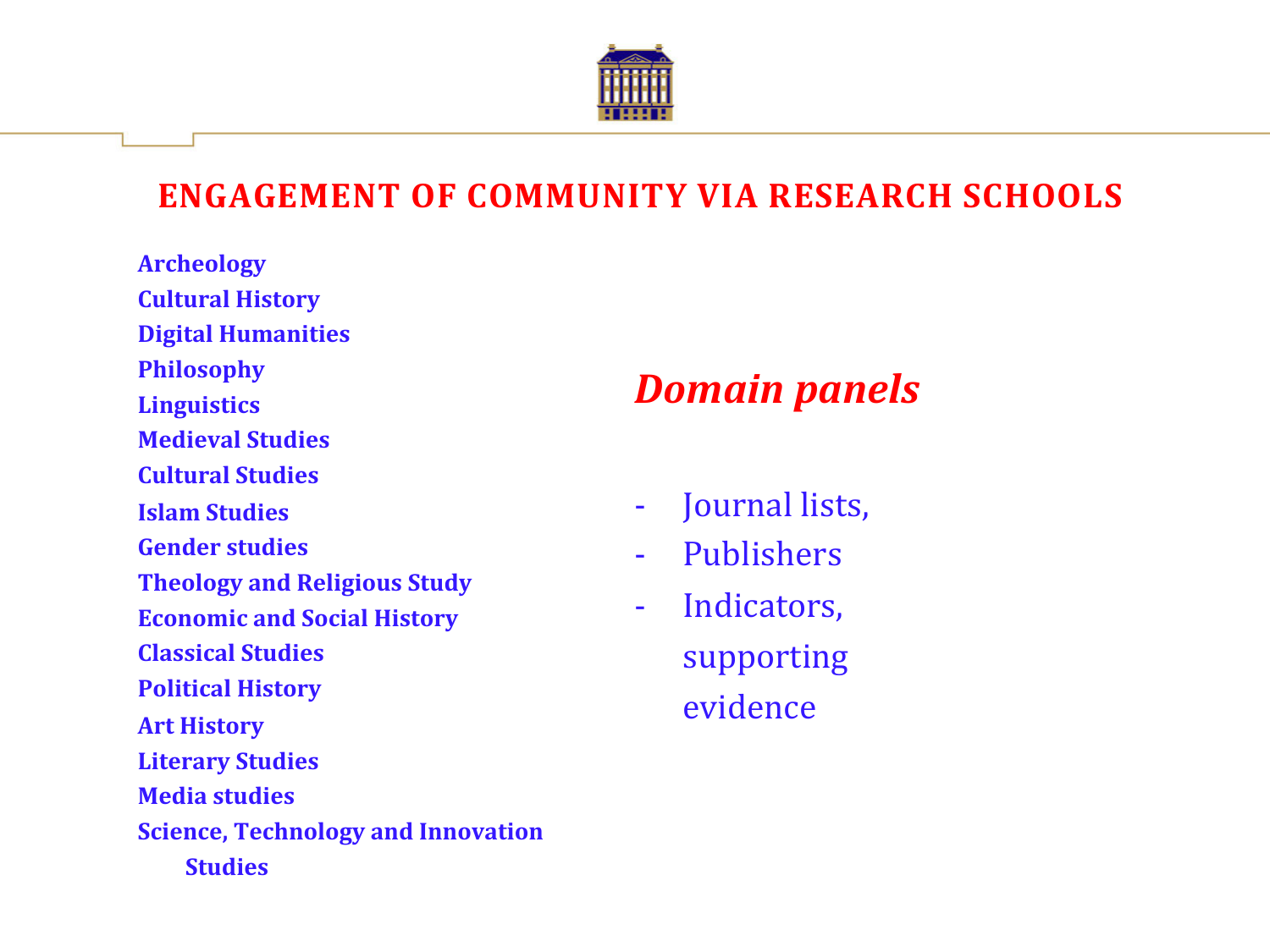

# **BROAD IMPACT OF HUMANITIES RESEARCH**

- Panels selected journals and  $\bullet$ publishers per (sub)domain and per type of audience:
	- Specialty  $\bullet$
	- Discipline
	- Multi- or interdisciplinary  $\bullet$
	- Hybrid (both scientific and societal  $\bullet$ communication combined)
- $\cdot$  + 2000 journals put forward by 17 panels (VABB & CRISTin: each 10.000 journals)
- Diversity in subdivisions: from 0 to  $\bullet$ 18 specialties and subdomains

#### % of selected journals in other than specialties for five panels

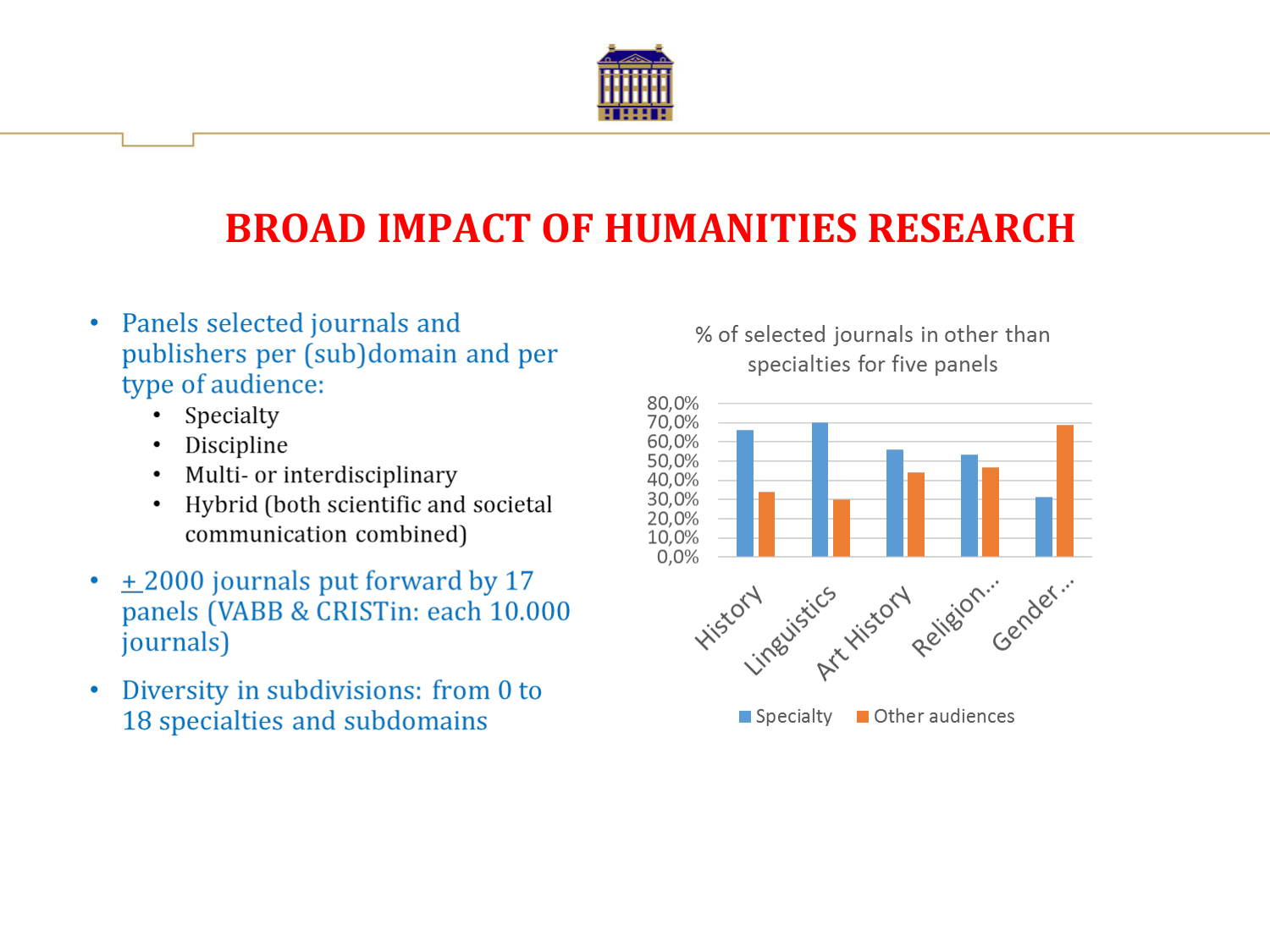

# **1. RESEARCH PRODUCTS FOR PEERS: SCHOLARLY OUTPUT**

#### Authorized indicators

- Scholarly books, source publications, exhibition catalogues
- Journal articles and reviews
- Book chapters

**8** 

• Editorship of an edited volume or special issue

#### Reasoned indicators

- **Proceedings**
- Digital infrastructures and databases
- **Websites**
- Films, documentaries, exhibitions and other audio-visual products
- **Software**
- **Designs**
- Commissioned reports reports
- Lectures delivered at research conferences
- Organising conferences
- Science columns, blogs and forums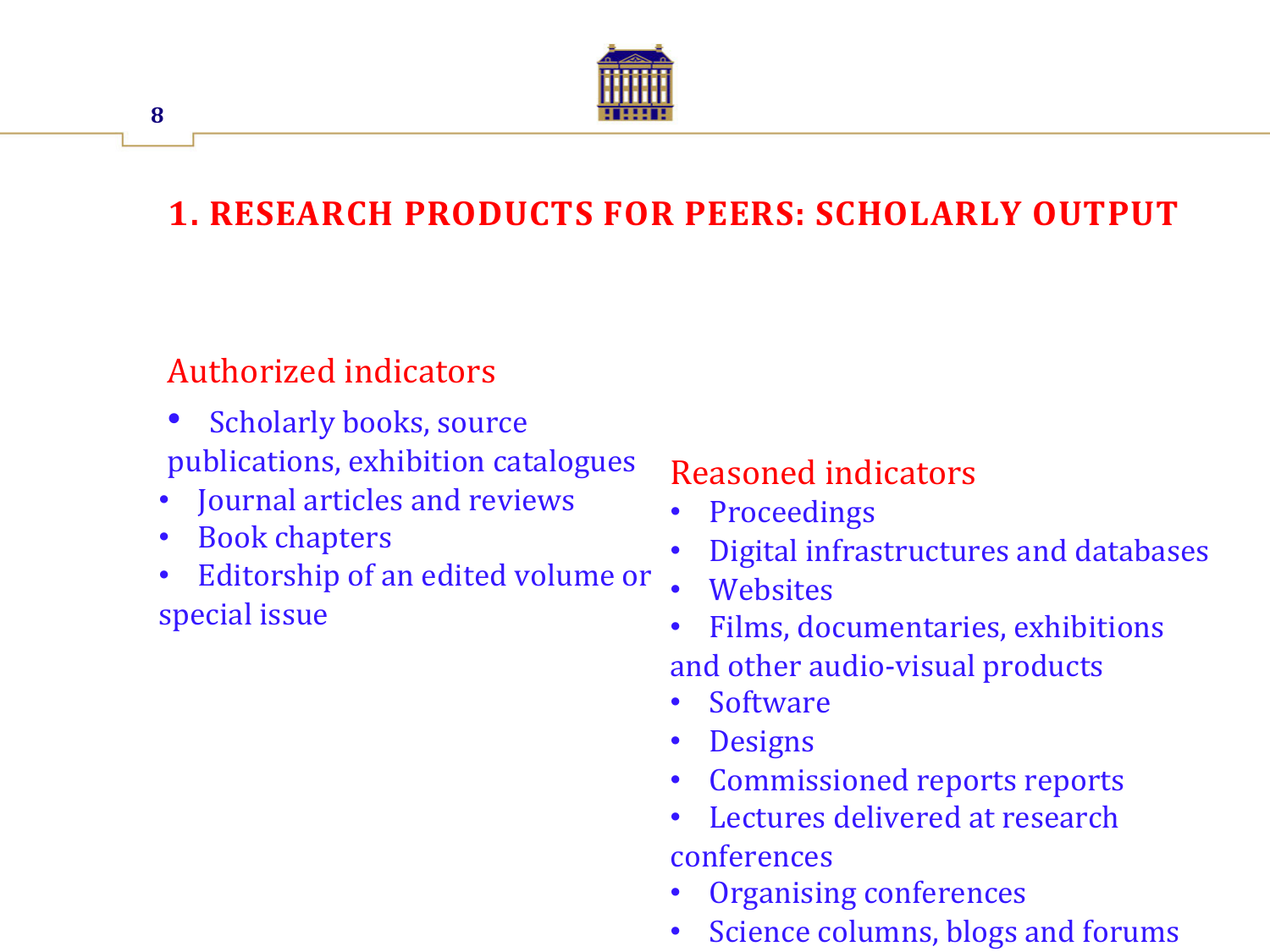

#### **4. RESEARCH PRODUCTS FOR SOCIETY**

- Hybrid books, source publications and exhibition catalogues for a professional readership
- Articles in professional journals
- Book chapters in publications for a professional readership
- Editorship of an edited volume or special issue of a professional journal •
- **Digital infrastructures and databases** for professional users
- **Films and documentaries for a** professional audience
- Software, digital media, and serious

games for professional users

- Websites for professional visitors
- Designs for professional users
- Reports for professionals or for the benefit of a professional readership
- Lectures and master classes for a professional audience
	- Audio-visual lectures and presentations for professional audiences
- Organising of conferences for professional attendees
- Blogs and forums for professional users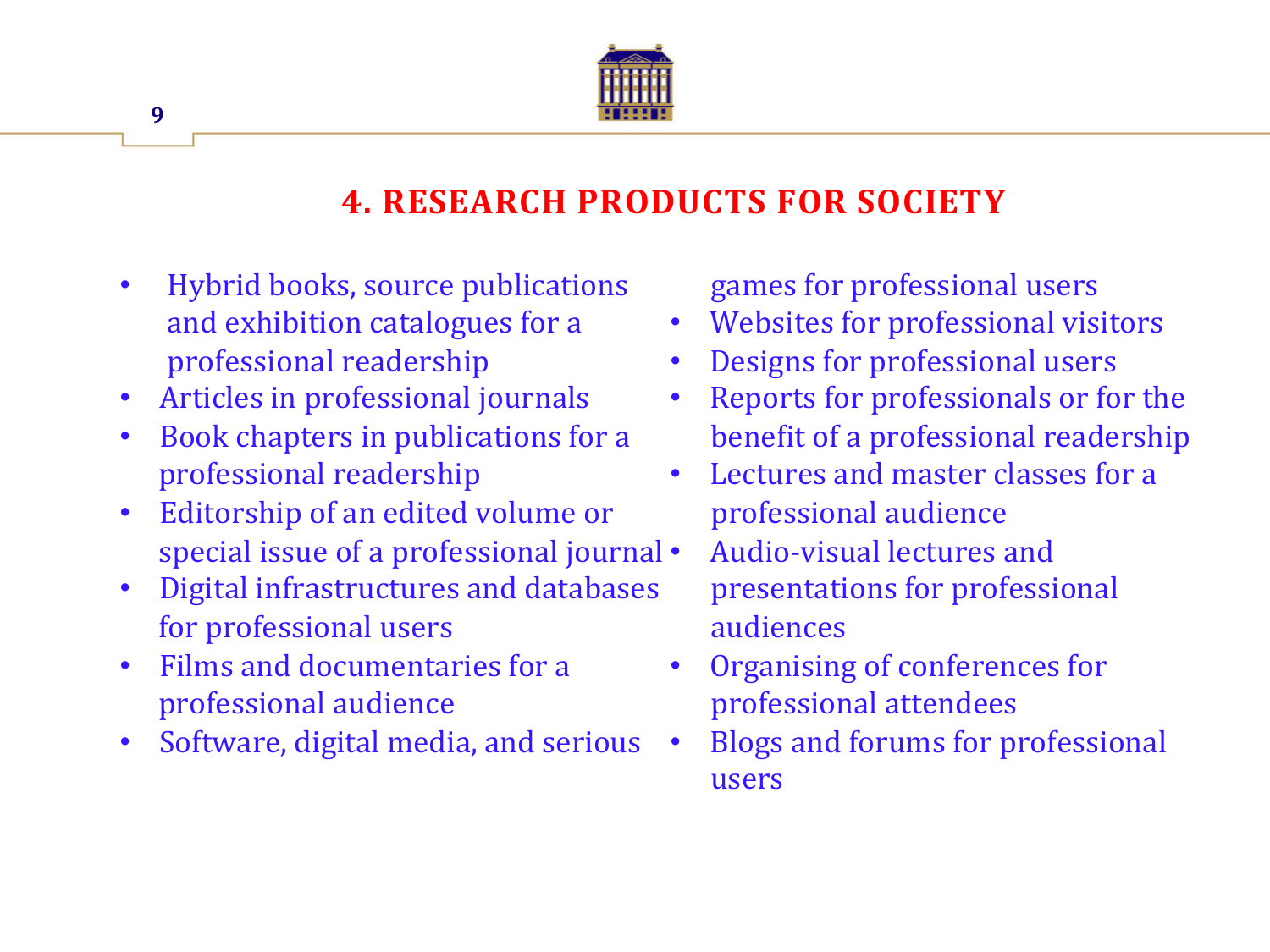

# **SEP INDICATOR SCHEME**

|                       |                                             | <b>Quality domains</b>                                                                         |                                                                                        |  |
|-----------------------|---------------------------------------------|------------------------------------------------------------------------------------------------|----------------------------------------------------------------------------------------|--|
|                       |                                             | <b>Research quality</b>                                                                        | <b>Relevance to society</b>                                                            |  |
| Assessment dimensions | <b>Demonstrable products</b>                | $1_{\cdot}$<br>Research products for<br>peers<br><b>Scholarly books and</b><br><b>articles</b> | 4. Research products for<br>societal target groups<br><b>Hybrid books and articles</b> |  |
|                       | <b>Demonstrable use of</b><br>products      | 2. Use of research<br>products by peers                                                        | 5. Use of research products<br>by societal target groups                               |  |
|                       | <b>Demonstrable marks of</b><br>recognition | 3 <sub>1</sub><br>Marks of recognition<br>from peers                                           | 6. Marks of recognition by<br>societal target groups                                   |  |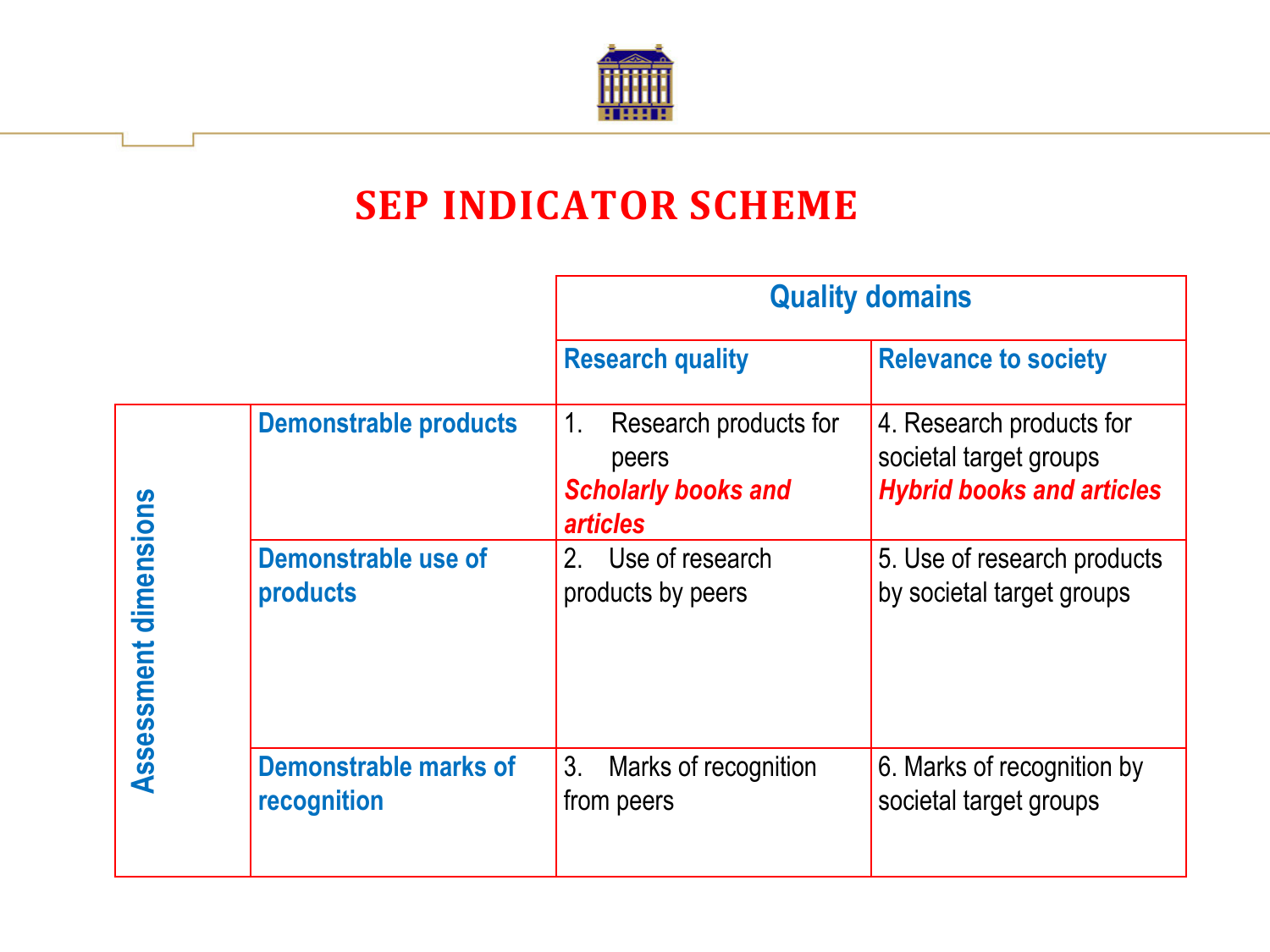

#### **BOOKS VS ARTICLES RESEARCH SCHOOLS**

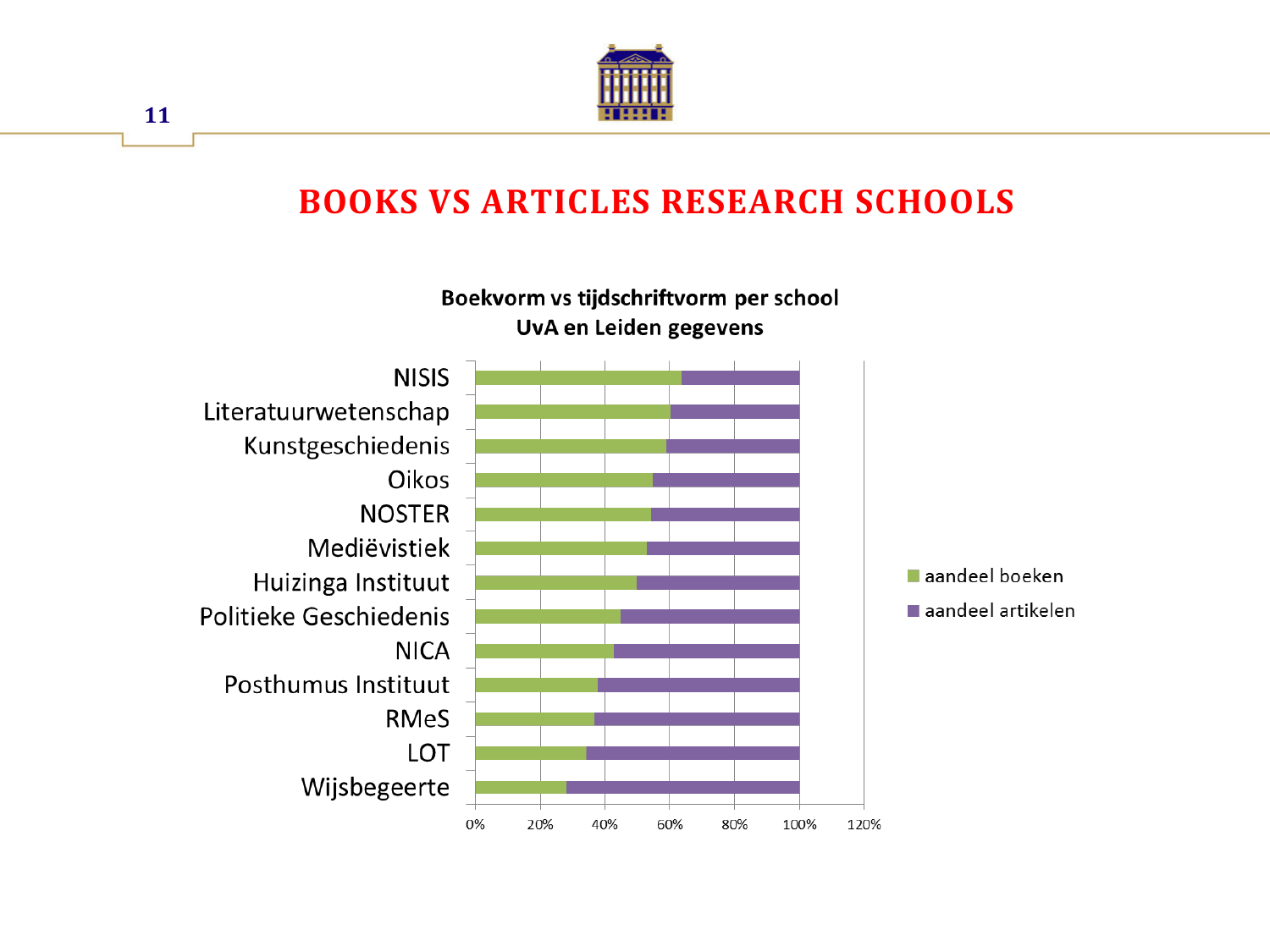

**12** 

## LIST FOR SCHOLARLY OUTPUT **HTTPS://WWW.QRIH.NL/EN/TOOLS/LISTS**

| L Ecouter FIP   Radio Musicale (1) X                                  | $\bm{+}$<br><b>QRIH</b> Lists - QRIH<br>$\times$                                                                                                                                                             |                                                        |                                                         | $\Box$<br>$\times$  |
|-----------------------------------------------------------------------|--------------------------------------------------------------------------------------------------------------------------------------------------------------------------------------------------------------|--------------------------------------------------------|---------------------------------------------------------|---------------------|
| G<br>仚<br>$\leftarrow$<br><b>D</b> Meest bezocht <b>D</b> Aan de slag | <b>① △</b> https://www.qrih.nl/en/tools/lists<br>C Electroneum koers, inf C ENRESSH [3] Jennifer Stern wordsm   EUA's Refugees Welco D PIVX Team   PIVX [99] Cryptomunten prijsind   C Cheap Car Hire - Holi | 目<br>$\cdots$ $\heartsuit$                             | Q Zoeken<br>☆                                           | Ξ<br>»              |
| $\odot$ Geschiedenis $\sim$<br>×                                      |                                                                                                                                                                                                              |                                                        |                                                         |                     |
| O Geschiedeni<br>Weergeven Y                                          | Q<br>Search                                                                                                                                                                                                  | <b>CLEAR</b> 俞<br>Excel export $\mathbb{\overline{X}}$ |                                                         |                     |
| <b>S</b> Vandaag                                                      | - Choose Subdomain -<br>- Choose Domein -                                                                                                                                                                    | - Choose Language                                      | - Choose Audience -<br>$\boldsymbol{\mathrm{v}}$        | 20                  |
| > © Gisteren<br>> © Afgelopen 7 dagen<br>> © oktober                  | <b>Publisher or Magazine</b>                                                                                                                                                                                 | <b>ISSN</b><br>e-ISSN                                  | <b>Panel</b><br><b>Audience</b><br><b>Rank</b><br>score | In other<br>systems |
| September                                                             | [in]Transition: Journal of Videographic Film & Moving Image Studies 2469-4312                                                                                                                                |                                                        | Domein (of vakgebied)                                   |                     |
| <b>S</b> augustus<br>$\sum$ Juli                                      | [in]Transition: Journal of Videographic Film & Moving Image Studies 2469-4312                                                                                                                                |                                                        | Multi- of interdisciplinair                             |                     |
| > (D juni                                                             | [in]Transition: Journal of Videographic Film & Moving Image Studies 2469-4312                                                                                                                                |                                                        | Alle Doelgroepen                                        |                     |
| <b>9</b> Ouder dan 6 maanden                                          | 2VM                                                                                                                                                                                                          |                                                        | Hybride Uitgeverijen                                    |                     |
|                                                                       | 453 Revista de Teoría de la Literatura y Literatura Comparada                                                                                                                                                | 2013-3294 2013-3294                                    | Domein (of vakgebied)                                   |                     |
|                                                                       | A Contracorriente                                                                                                                                                                                            | 1548-7093                                              | Subdomein (of specialisme)                              |                     |
|                                                                       | A. Francke Verlag                                                                                                                                                                                            |                                                        | Wetenschappelijke<br>uitgeverijen                       |                     |
|                                                                       | a/b: Auto/Biography studies                                                                                                                                                                                  | 0898-9575                                              | Alle Doelgroepen                                        |                     |
|                                                                       | a/b: Auto/Biography studies                                                                                                                                                                                  | 0898-9575                                              | Subdomein (of specialisme)                              |                     |
|                                                                       | Aarhus Universitetsforlag                                                                                                                                                                                    |                                                        | Wetenschappelijke<br>uitgeverijen                       |                     |
|                                                                       | Ab Imperio                                                                                                                                                                                                   | 2166-4072                                              | Subdomein (of specialisme)                              | $\blacksquare$      |
|                                                                       | <b>Abrams Books</b>                                                                                                                                                                                          |                                                        | Wetenschappelijke<br>uitgeverijen                       |                     |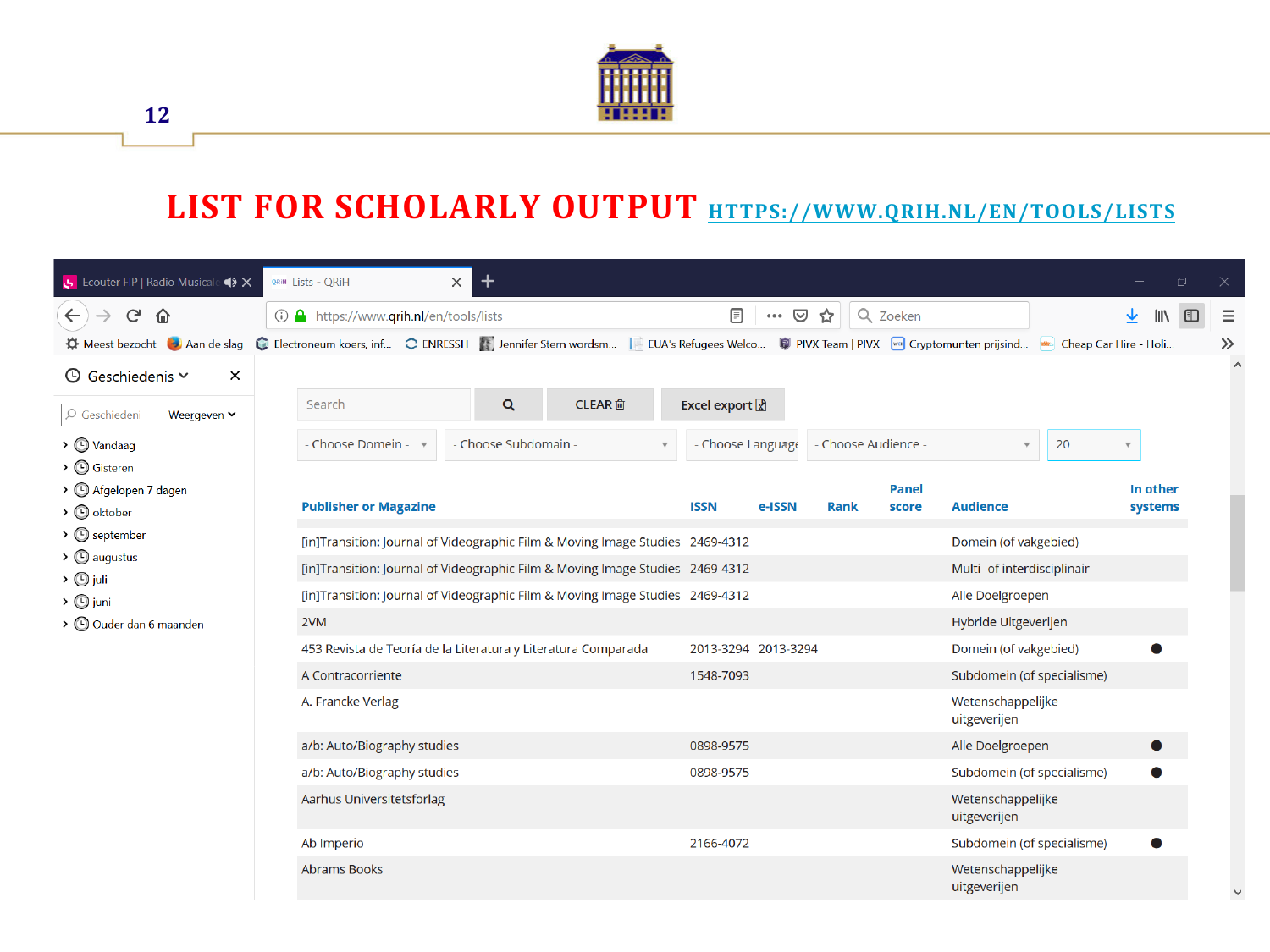

# **HYBRID PUBLICATIONS**

*Targetting both peers and wider audiences*

Quantitative evidence via Google Scholar and CRA [© Ad Prins]

- Google Scholar: number of citations depend on disciplinary differences citation cultures and publication date
- CRA = Contextual Response Analysis: online searches via Google, Bing, specialised databases

Number of civil society stakeholders depends on the immediate relevance of the publication, the extent to which their various occupational fields are institutionalised or organised, and publication date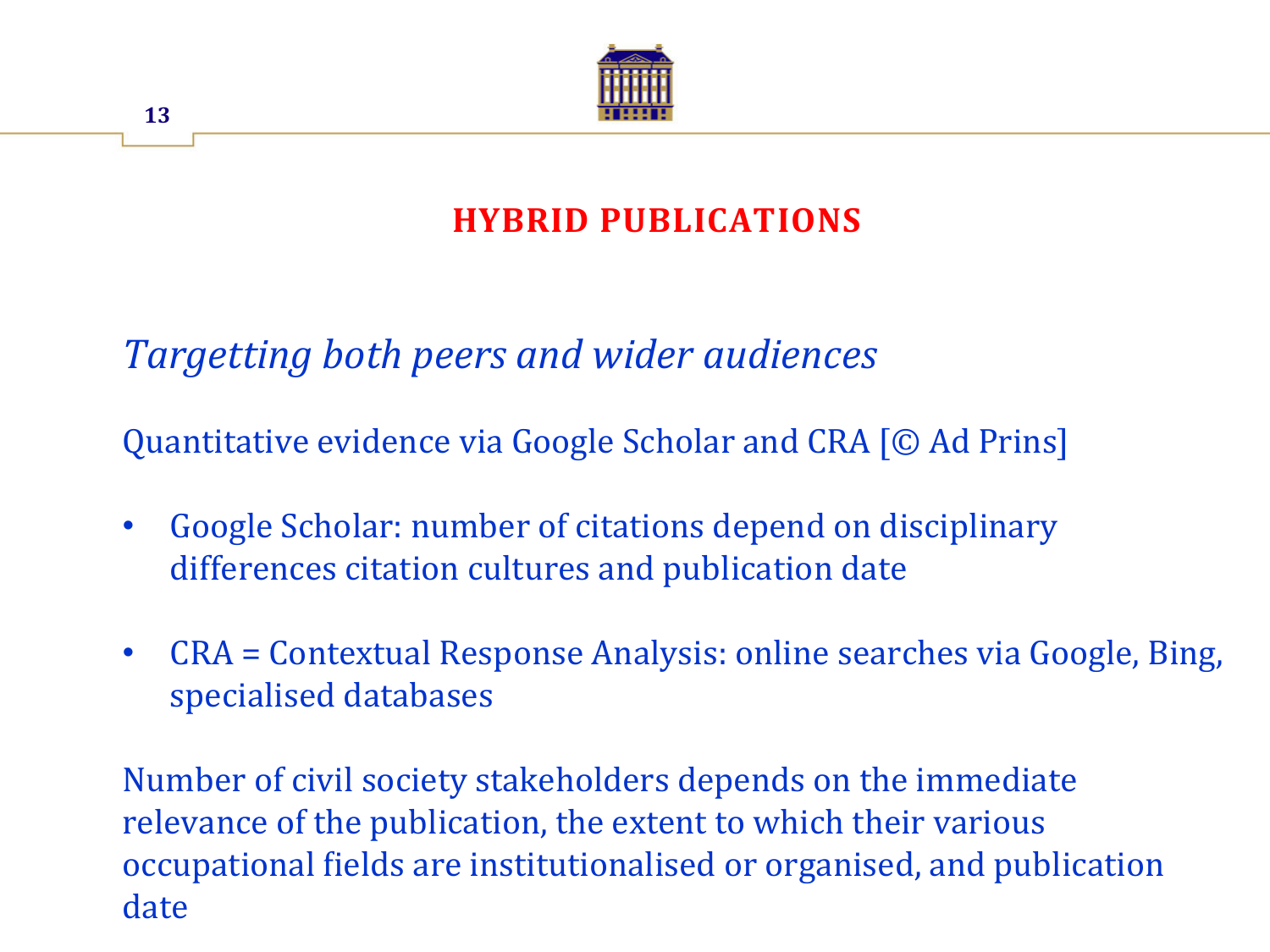|                                                                      | Google               | # net societal | <b>Domain Panel</b>           |
|----------------------------------------------------------------------|----------------------|----------------|-------------------------------|
|                                                                      | <b>Scholar cites</b> | stakeholders   |                               |
| Annemarie Mol (2003) The Body Multiple Duke                          | 3359                 | 86             | Science and Technology        |
| <b>University Press</b>                                              |                      |                | <b>Studies</b>                |
| José van Dijck. The Culture of Connectivity: A Critical              | 729                  | 87             | Literature Studies            |
| History of Social Media. Oxford: Oxford UP, 2013.                    |                      |                |                               |
| James C. Kennedy, Nieuw Babylon in aanbouw.                          | 280                  | 132            | <b>Political History</b>      |
| Nederland in de jaren zestig (Amsterdam 1995: Boom) (1)              |                      |                |                               |
| Piet de Rooy, Republiek van rivaliteiten. Nederland sinds            | 151                  | 46             | <b>Political History</b>      |
| 1813 (Amsterdam: Metz & Schilt 2002) (2)                             |                      |                |                               |
| Ernst van de Wetering. Rembrandt. The Painter at Work,<br>AUP, 1996. | 150                  | 106            | Arts and Art History          |
| Trudy Dehue (2008) De depressie epidemie, Amsterdam:                 | 103                  | 206            | <b>Science and Technology</b> |
| Augustus                                                             |                      |                | <b>Studies</b>                |
| Frits van Oostrom, Het woord van eer (1987) & Wereld in              | 74                   | 22             | Philosophy                    |
| woorden (2013)                                                       |                      |                |                               |
| Leo Lucassen & Jan Lucassen, Winnaars en verliezers.                 | 65                   | 84             | <b>Economic History</b>       |
| Een Nuchtere Balans Van Vijfhonderd Jaar Immigratie                  |                      |                |                               |
| (Amsterdam: Prometheus, 2011)                                        |                      |                |                               |
| M. de Winkel, Fashion and fancy : dress and meaning in               | 49                   | 45             | Arts and Art History          |
| Rembrandt's paintings, Amsterdam (AUP) 2006                          |                      |                |                               |
| Henk te Velde, Stijlen van Leiderschap. Persoon en                   | 41                   | 47             | <b>Political History</b>      |
| politieke van Thorbecke tot Den Uyl (Amsterdam:                      |                      |                |                               |
| Wereldbibliotheek 2002) (3)                                          |                      |                |                               |
| Marita Mathijsen, De gemaskerde eeuw. Amsterdam,                     | 38                   | 57             | <b>Cultural History</b>       |
| Querido, 2002. 268 pp.                                               |                      |                |                               |
| Floris Cohen, Herschepping van de wereld. Het Ontstaan               | 35                   | 66             | <b>Cultural History</b>       |
| Van De Moderne Natuurwetenschap Verklaard.                           |                      |                |                               |
| Amsterdam, Bert Bakker, 2008. 299 pp.                                |                      |                |                               |
| Wagenaar, Town planning in the Netherlands since 1800,               | 25                   | 10             | Arts and Art History          |
| 2011                                                                 |                      |                |                               |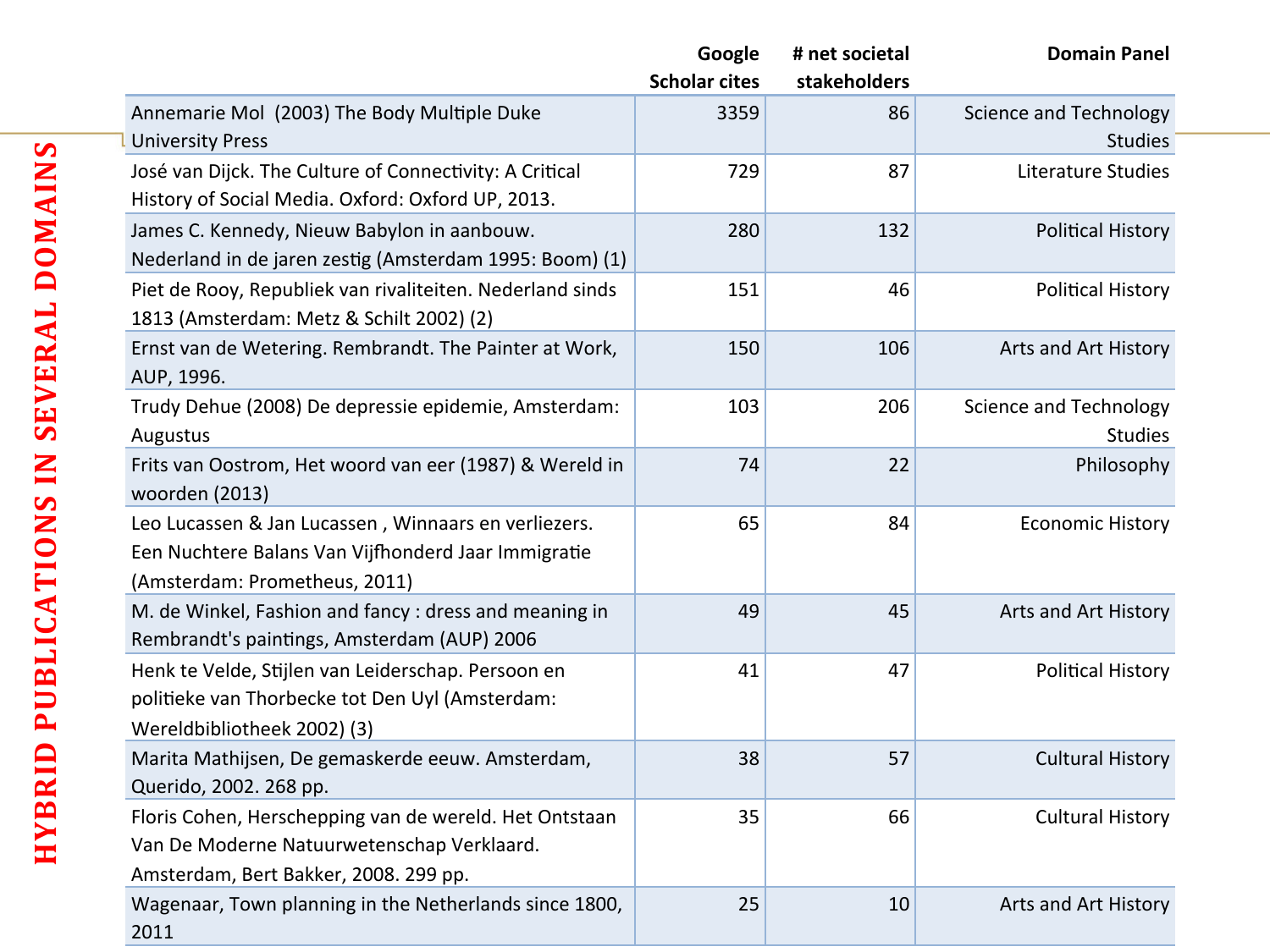

Sectors of non-academic stakeholders for five Humanities publications

> Mol (2003) The Body Multiple



-Van Dijck (2013) The Culture of Connectivity

 Kennedy (1995)Nieuw Babylon in aanbouw 

**WARED** Van de Wetering (1996) Rembrandt. The Painter at Work

Dehue (2008) De depressie epidemie  Each book has its specific audience in social economic sectors with different issues, different demands in communications.

This underlines the necessity to allow for portfolios of researchers (combining book publications, lectures, interviews)

And it underlines the necessity of narratives instead of indicators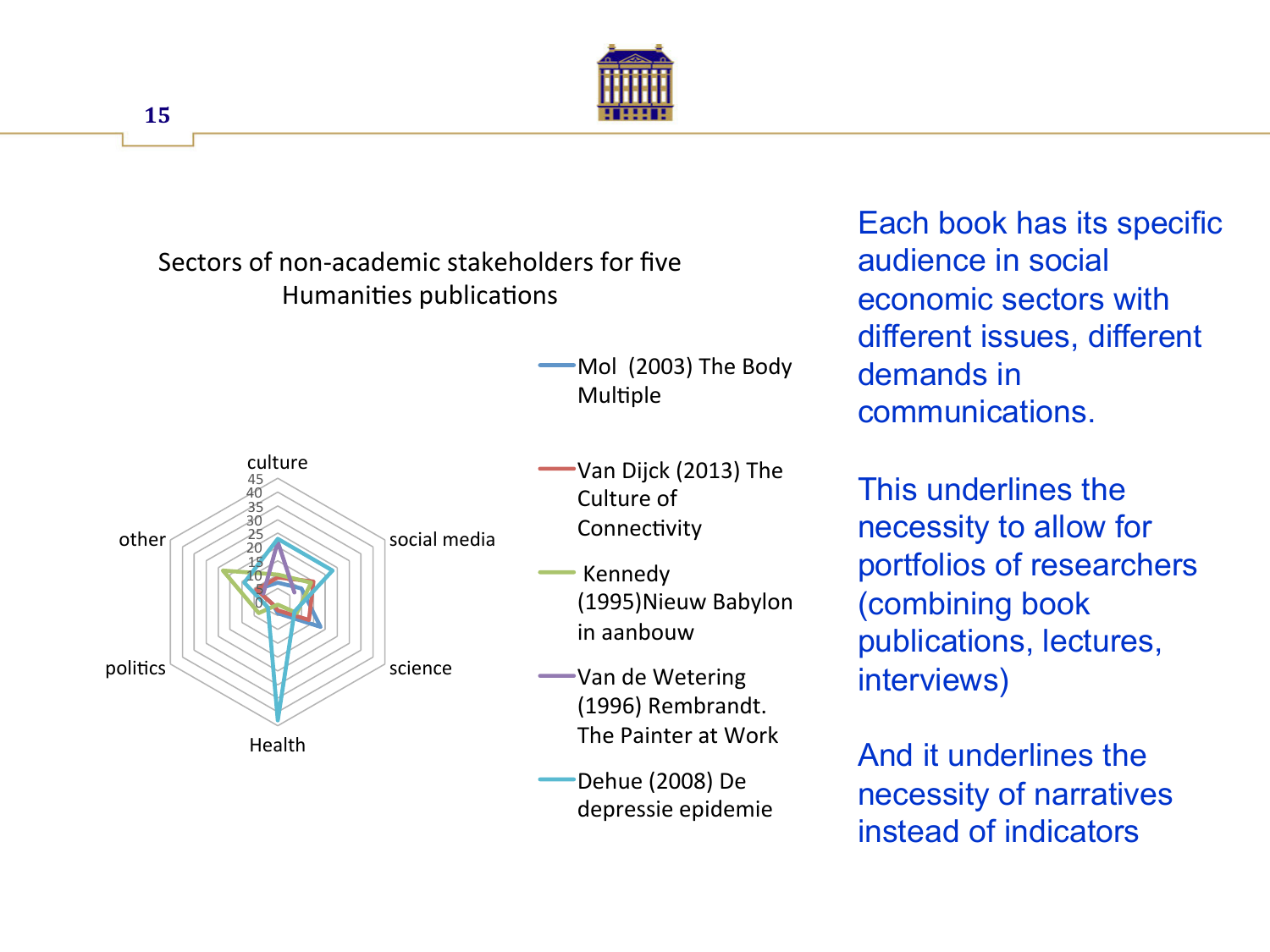

# **PRELIMINARY CONCLUSIONS**

- Bottom up development of indicators for scholarly and hybrid books gives community power and provides insight in stakeholder uptake
- Community did not want rankings or levels for journals or publishers
- Limited lists are successful and serve as quality mark
- Hybrid books are important for humanities, and appreciated as assessment category
- CRA is received very well as a method for supporting evidence